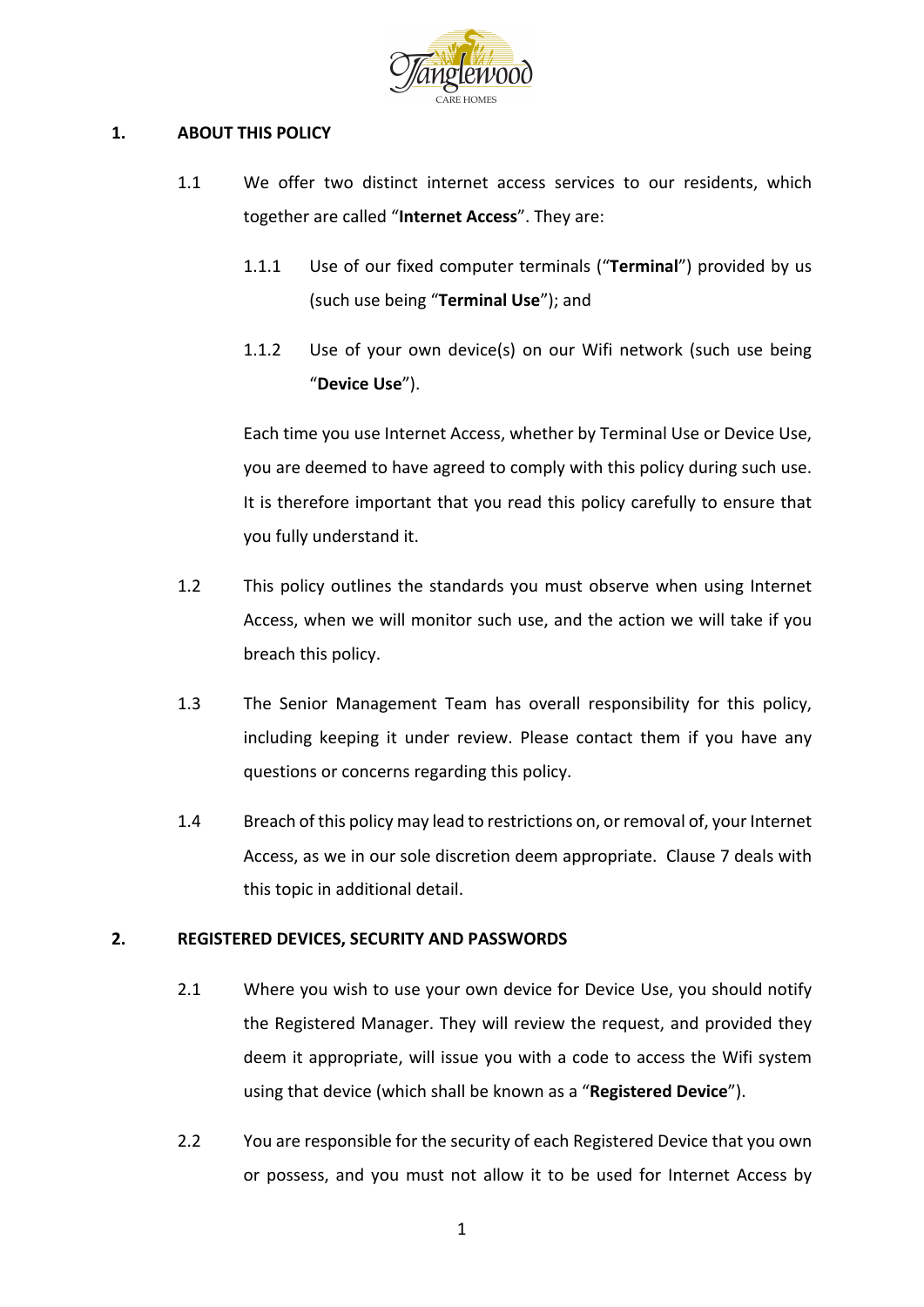

anyone else except under your direct supervision. You will be responsible for all such use as if you were using the Registered Device yourself.

- 2.3 You should use passwords on all Registered Devices. You should keep your passwords confidential and change them regularly.
- 2.4 You must only engage in Device Use using your own Registered Device. You must not use another resident's Registered Device or allow another resident to use your Registered Device.
- 2.5 You must not connect (or attempt to connect) to our Wifi with any device unless it has become a Registered Device.
- 2.6 When you first express an interest in Terminal Use, you will be provided with a password to do so ("Password"), so long as we do not feel that there is a legitimate reason to restrict or prevent your Internet Access. This Password is personal to you, and must not be shared with or disclosed to another resident, or any other third party.
- 2.7 If another resident or a third party engages in Terminal Use using your Password, then you will be responsible for their actions during such Terminal Use. It is therefore important that, if you leave the Terminal even for a short time, you log out from it.

### **3. SYSTEMS AND DATA SECURITY**

- 3.1 You must not move or tamper with a Terminal, or any associated equipment, cabling etc. This could cause serious injury to you or another person, or significant damage to property.
- 3.2 You should not delete, destroy or modify existing systems, programs, information or data on or relating to a Terminal.
- 3.3 You must not download or install software from external sources to a Terminal under any circumstances. Downloading unauthorised software may interfere with our systems and may introduce viruses or other malware.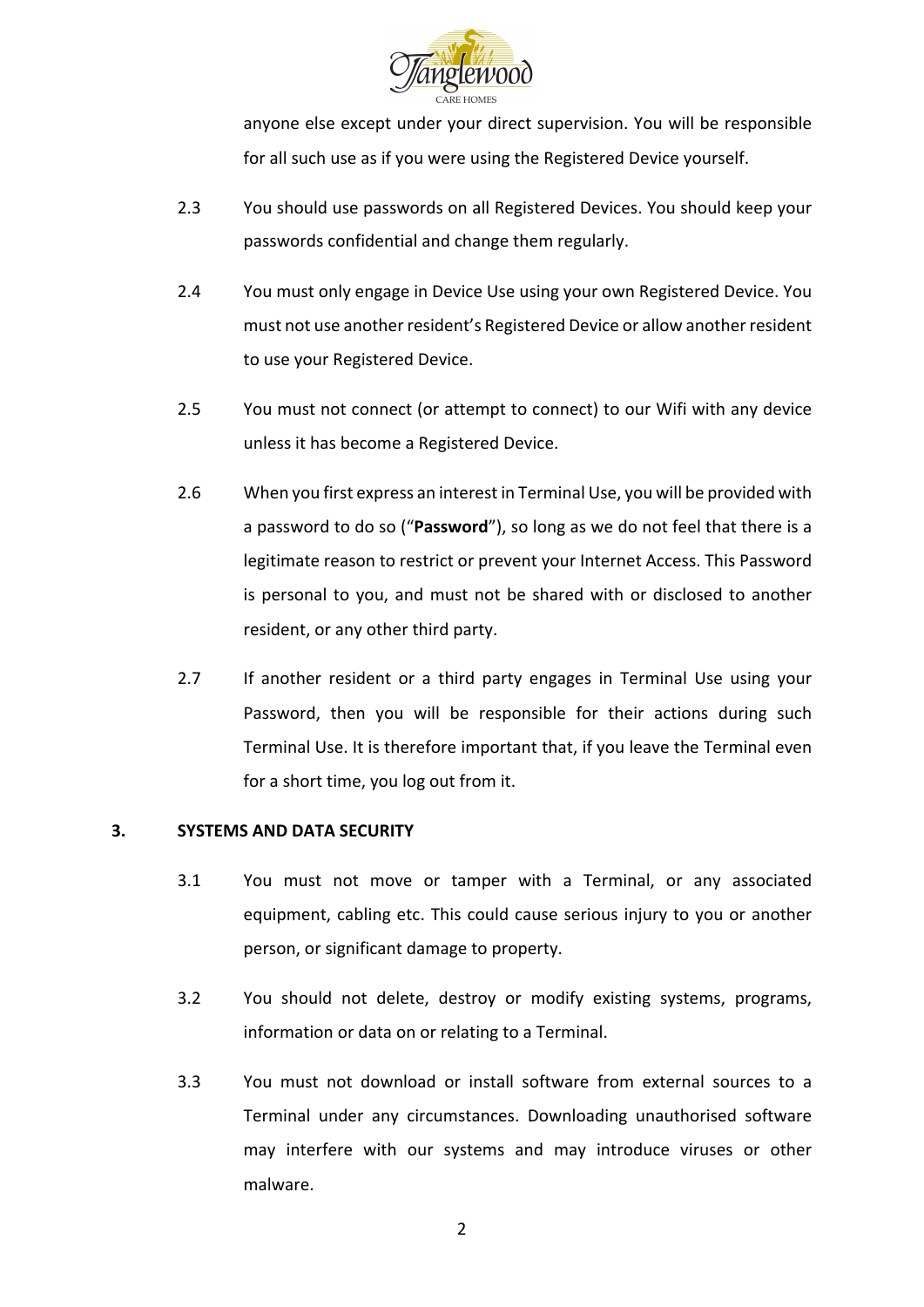

- 3.4 You must not attach any device or equipment, including mobile phones, tablet computers or USB storage devices to a Terminal. Any attempt to do so will constitute a breach of this policy.
- 3.5 We monitor all e-mails passing through our system. You should exercise particular caution when opening unsolicited e-mails from unknown sources. If an email looks suspicious do not reply to it, open any attachments or click any links in it.
- 3.6 Inform the Registered Manager immediately if you suspect that a Registered Device or Terminal may have a virus.
- 3.7 You must not attempt to gain access to any restricted areas of our networks or Terminals.

### **4. EMAIL**

- 4.1 You must not send abusive, obscene, discriminatory, racist, harassing, derogatory, defamatory, pornographic or otherwise inappropriate e-mails. By engaging in Internet Access, you irrevocably consent to us sharing any information which we may have with the police or other appropriate bodies with reference to conduct of this nature.
- 4.2 You must not:
	- 4.2.1 download or email text, music or other content on the internet which is subject to copyright protection, unless it is clear that the owner of such work allows this;
	- 4.2.2 engage in any illegal or unethical activity whatsoever via Internet Access; or
	- 4.2.3 send messages from another person's email address or under an assumed name.
- 4.3 It is common for criminals to send emails in which they purport to be someone whom they are not. For example, they may pretend to be a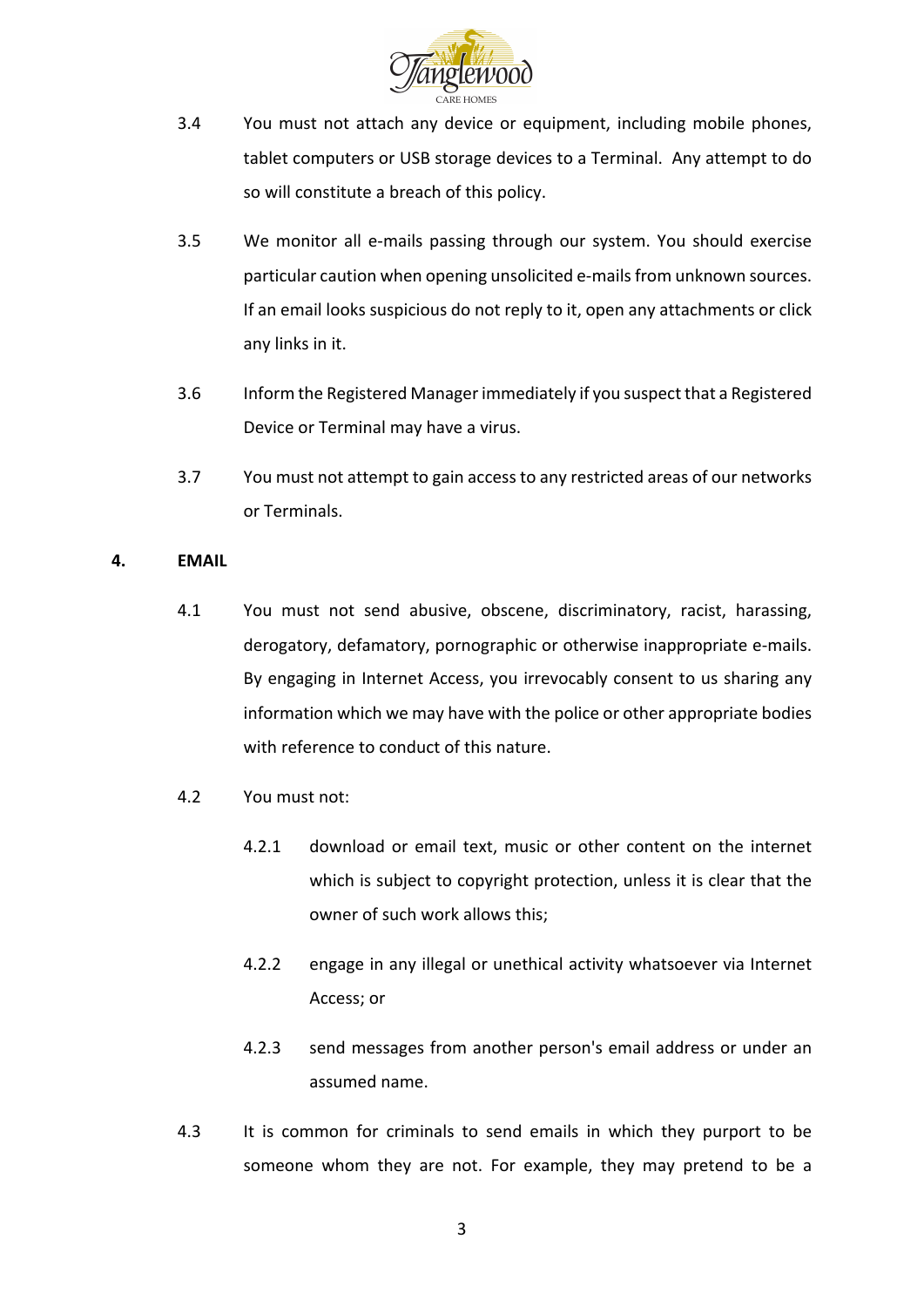

representative of your bank or building society, and request that you confirm your account details to them. If you receive any email which you are suspicious about, or which asks you for account details, passwords or other private information, then please do not reply to it. If you give out private details or information whilst engaging in Internet Access, then we will not accept any liability whatsoever under any legal theory (including without limitation negligence) for your resulting losses (or those of any third party). 

# **5.** USING THE INTERNET

- 5.1 Internet Access is provided at our discretion as a benefit to residents, and does not form part of your contractual entitlement as a resident. Internet Access is not part of the consideration from us for the payment of any fees applicable to your status as a resident.
- 5.2 You should not access any web page or download any image or other file from the internet which could be regarded as illegal, offensive, in bad taste or immoral. Even web content that is legal in the UK may be in sufficient bad taste to fall within this prohibition. As a general rule, if any person (whether intended to view the page or not) might be offended by the contents of a page, or if the fact that our software has accessed the page or file might be a source of embarrassment if made public, then viewing it will be a breach of this policy.
- 5.3 We may block or restrict access to some websites at our discretion.

### **6. MONITORING**

6.1 Our systems enable us to monitor email, internet and other communications. For legal reasons, and in order to carry out legal obligations in our role as a service provider, your Internet Access may be continually monitored by automated software or otherwise.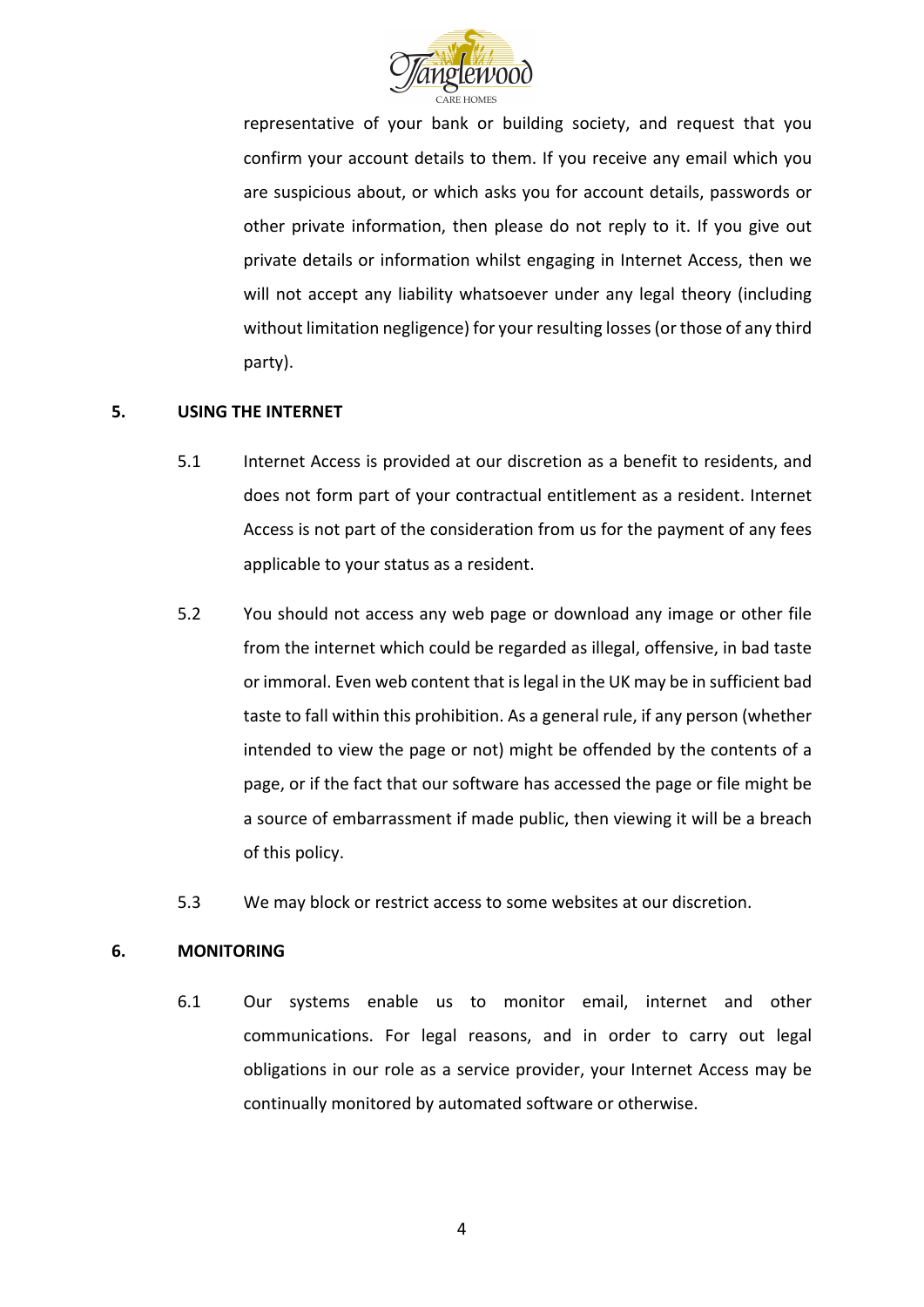

- 6.2 We reserve the right to retrieve the contents of email messages or check internet usage (including pages visited and searches made) as reasonably necessary in the interests of the business, including for the following purposes (this list is not exhaustive):
	- 6.2.1 to monitor whether the Internet Access is legitimate and in accordance with this policy;
	- 6.2.2 to find lost messages or to retrieve messages lost due to computer failure;
	- 6.2.3 to assist in the investigation of alleged wrongdoing; or
	- 6.2.4 to comply with any legal obligation.
- 6.3 We do not accept any duty of care to actively monitor Internet Access to protect residents or third parties. You engage in Internet Access at your own risk.

### **7.** PROHIBITED USE OF OUR SYSTEMS

- 7.1 Misuse or excessive/inappropriate use of Internet Access (together, "Misuse") will be dealt with at the discretion of the Registered Manager and/or the Senior Management Team. Misuse can in some cases be a criminal offence.
- 7.2 In the event of any Misuse, or any other breach of this policy, at our discretion we may do one or more of the following:
	- 7.2.1 issue you with advice and/or a warning regarding your future use of Internet Access:
	- 7.2.2 temporarily suspend your Internet Access; or
	- 7.2.3 permanently terminate your Internet Access.